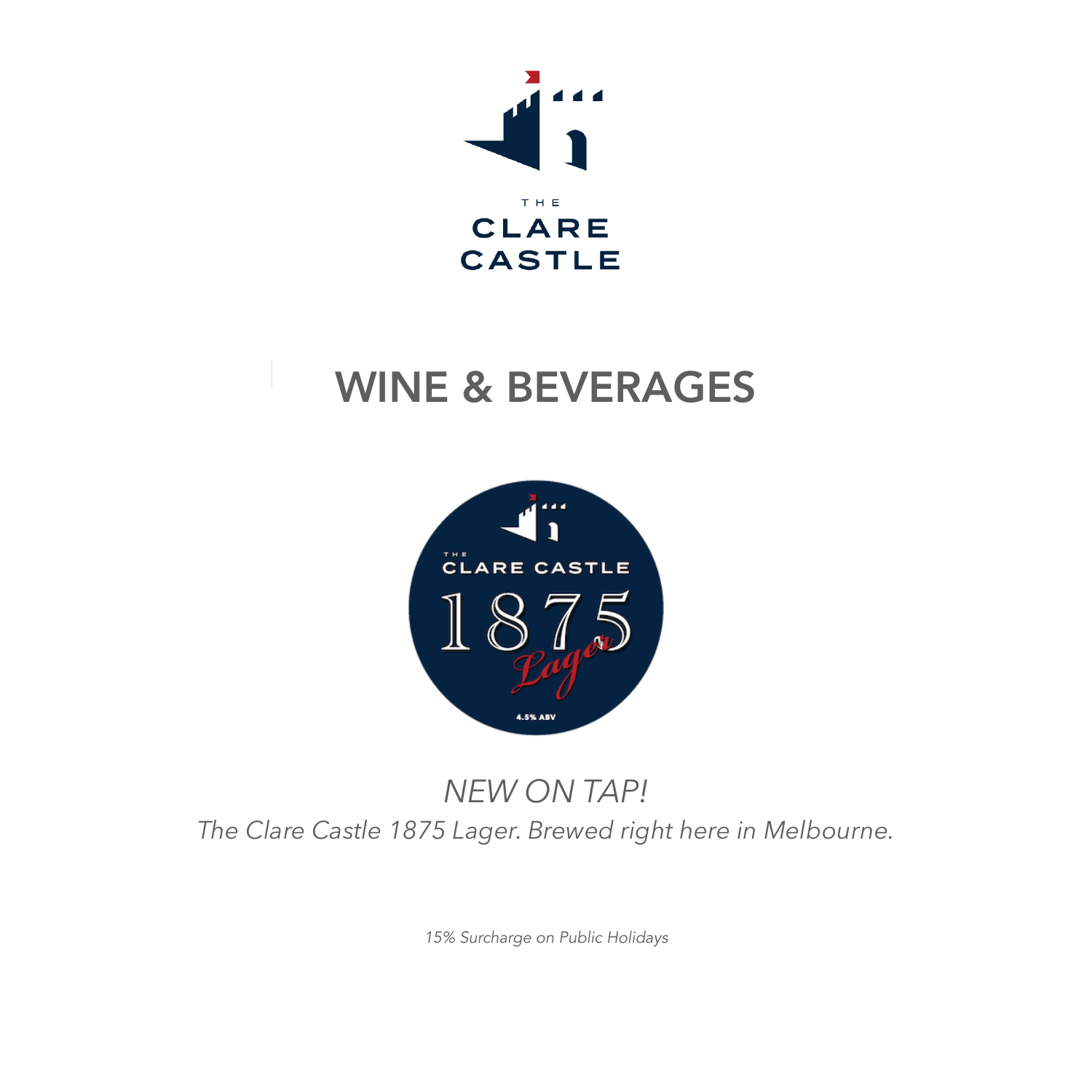### *Wines of the Season - Summer 2022*

*The Clare Castle has teamed with Treasury Wine Estates to bring you our very special Wines of the Season for Summer 2022.*

*We are proud to offer the two sensational Penfolds wines at amazing prices and for a limited time these wines are also available by the glass.*

*Bin 311 Tumbarumba Chardonnay - \$16 Glass / \$78 Bottle (Usually \$93) Penfolds Bin 28 Kalimna Shiraz 2018 - \$18 Glass / \$88 Bottle (Usually \$102)*

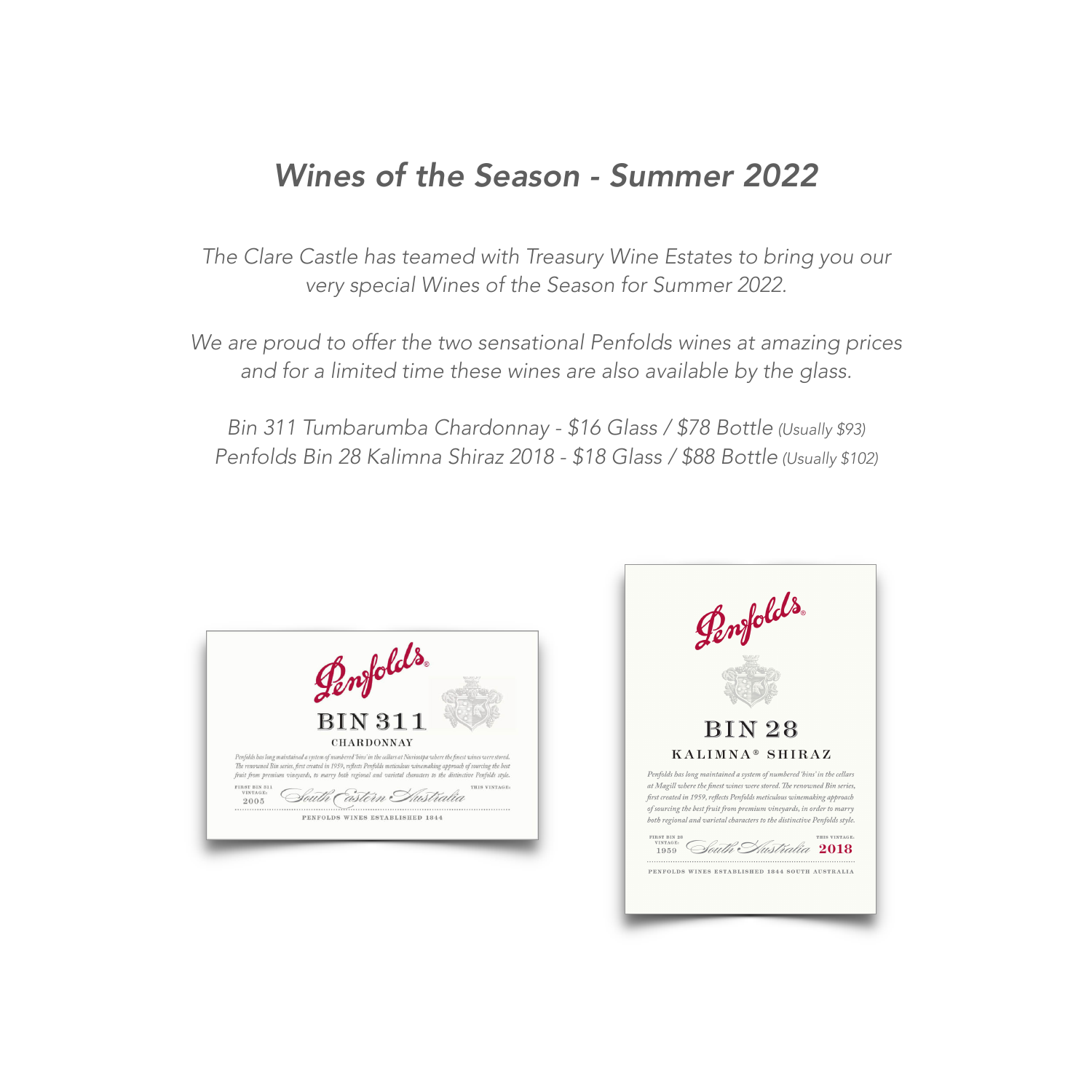### **Contents**

| Wines by the Glass                   |    |
|--------------------------------------|----|
| Dessert Wine                         | 2  |
| Sparkling                            | 3  |
| White Wine                           | 3  |
| Red Wine                             | 5  |
| Spirits / Liqueurs                   | 7  |
| Liqueurs & Cocktails                 | 8  |
| Coffee & Tea                         | 9  |
| Soft Drinks / Juice                  | 10 |
| Bottled Beer, Cider & Ready To Drink | 10 |
| Tap Beer & Seltzer                   | 11 |

*15% Surcharge on Public Holidays*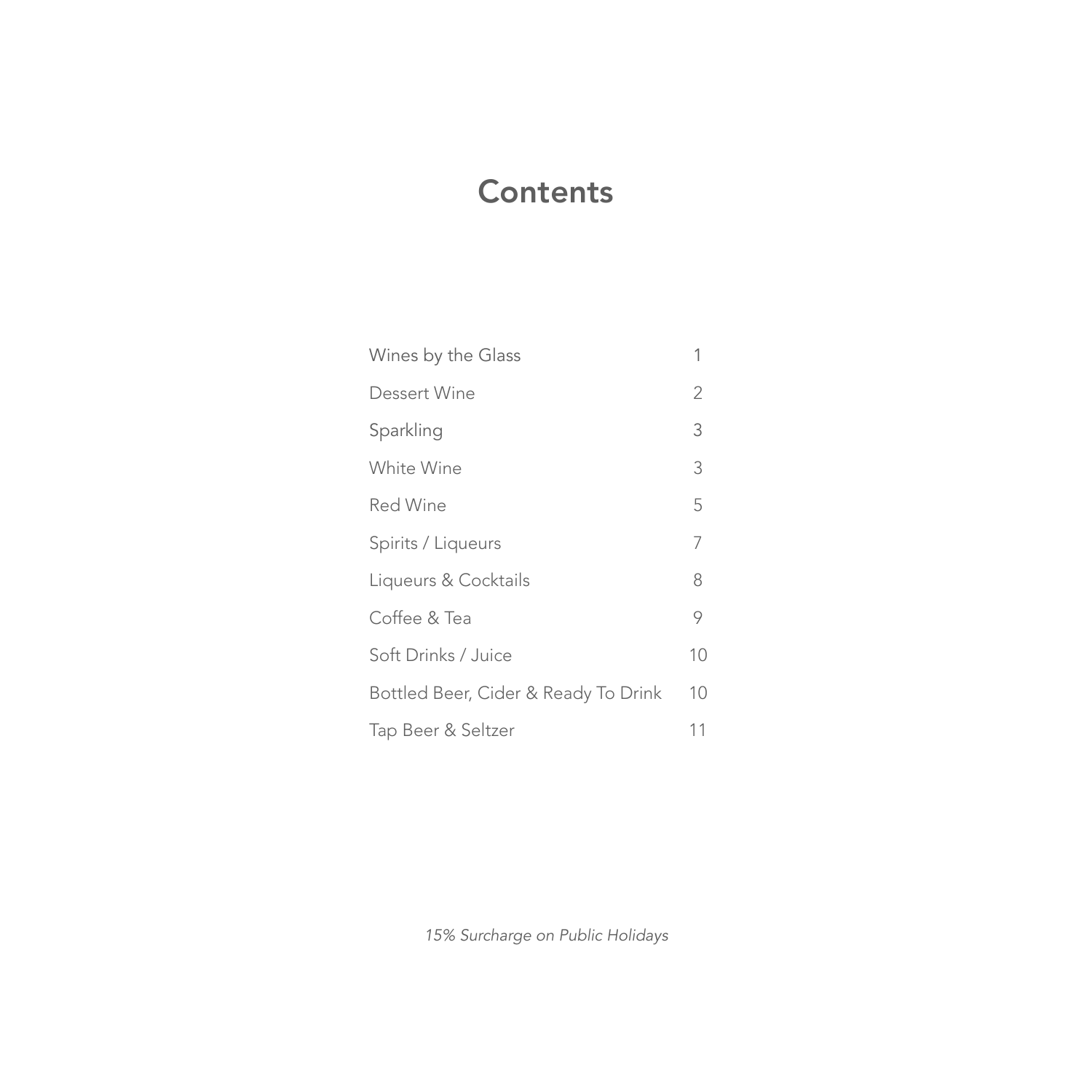### Sparkling by the Glass / Piccolo

#### Sparkling / Prosecco

| Rothbury Estate Sparkling Cuvée               | 9. |
|-----------------------------------------------|----|
| Paul Louis Blanc de Blanc Champagne           | 14 |
| <b>T'Gallant Prosecco</b>                     | 11 |
| Yellow Glen Pink Sparkling Rosé Piccolo 200ml | 9  |
| Brown Bros Prosecco Piccolo 200ml             | 12 |
| Brown Bros Sparkling Moscato Piccolo 200ml    | 12 |

### White by the Glass

### Rosè T'Gallant Cape Schank Rosé, Mornington Peninsula 10 La Vie En Rose, Rosé, France 12 Sauvignon Blanc Rothbury Estate Sauvignon Blanc 8 and 8 and 8 and 8 and 8 and 8 and 8 and 8 and 8 and 8 and 8 and 8 and 8 and 8 and 8 and 8 and 8 and 8 and 8 and 8 and 8 and 8 and 8 and 8 and 8 and 8 and 8 and 8 and 8 and 8 and 8 and 8 an Oyster Bay Sauvignon Blanc, Marlborough 12 Shaw & Smith, Sauvignon Blanc, Adelaide Hills 15 Riesling Leo Buring Riesling, Clare Valley 10 Pinot Gris/Grigio Aloft Pinot Gris, Adelaide Hills 10 Oyster Bay Pinot Gris, Marlborough 12 Red Hill Estate Pinot Grigio, Mornington Peninsula 14 **Chardonnay** Rothbury Estate Chardonnay 8 St Huberts The Stag Chardonnay 12 Ladies Who Shoot Their Lunch Chardonnay 14 Penfolds Bin 311 Tumbarumba Chardonnay (Wine of the Season) 16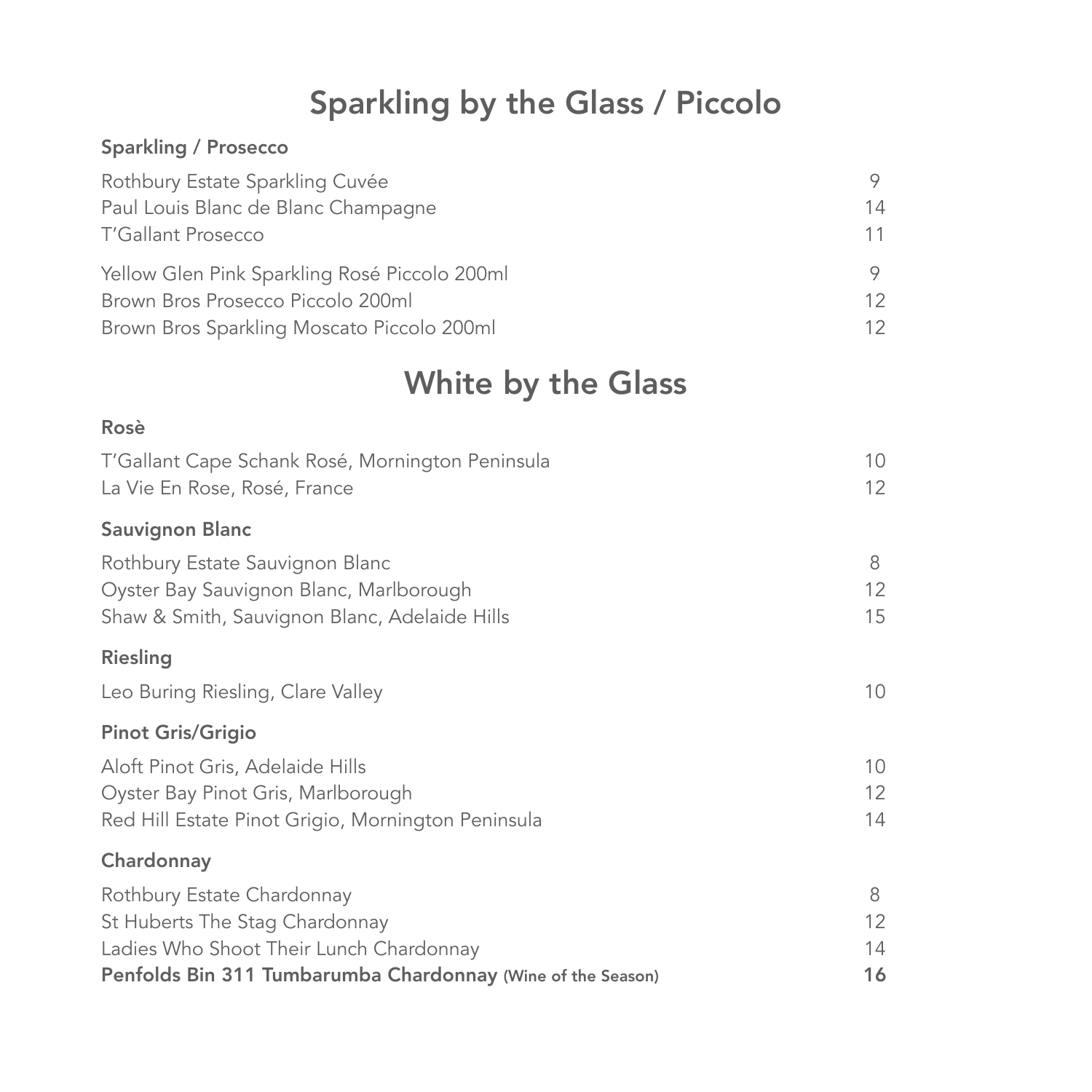## Red by the Glass

| <b>Pinot Noir</b>                                             |                 |
|---------------------------------------------------------------|-----------------|
| Tyrrell's Old Winery Pinot Noir                               | 10              |
| Jack and Jill Scotchmans Hill Pinot Noir, Bellarine Peninsula | 12 <sup>°</sup> |
| <b>Shiraz and Blends</b>                                      |                 |
| Rothbury Estate Shiraz Cabernet                               | 8               |
| Pepperjack Shiraz, Barossa Valley                             | 12              |
| Redman Shiraz, Coonawarra                                     | 14              |
| Penfolds Bin 28 Kalimna Shiraz (Wine of the Season)           | 18              |
| <b>Cabernet Sauvignon</b>                                     |                 |
| Brown Brothers 1889 Cabernet Sauvignon                        | 11              |
| Zema Estate Cabernet Sauvignon, Coonawarra                    | 15              |
| <b>Durif</b>                                                  |                 |
| A Growers Touch Durif, Riverina NSW                           | 10              |
| Sangiovese                                                    |                 |
| Signor Vino Sangiovese, Adelaide                              | 12 <sup>2</sup> |
| <b>Malbec</b>                                                 |                 |
| Santuario Malbec, Mendoza Argentina                           | 12              |

Dessert Wine by Glass/Bottle

|                                           | <b>Bottle</b> | Glass |
|-------------------------------------------|---------------|-------|
| Woodstock Botrytis Semillon 375ml         | 55            |       |
| Penfolds Club Port                        | 32            |       |
| Tyrrell's Special Aged Tawny Port         | 48            | 8     |
| Morris' Rutherglen Classic Muscat         |               | 10    |
| Galway Pipe Grand Tawny 12YO Port         | 90            | 11    |
| Penfolds Grandfather Port 20YO Fine Tawny |               | 20    |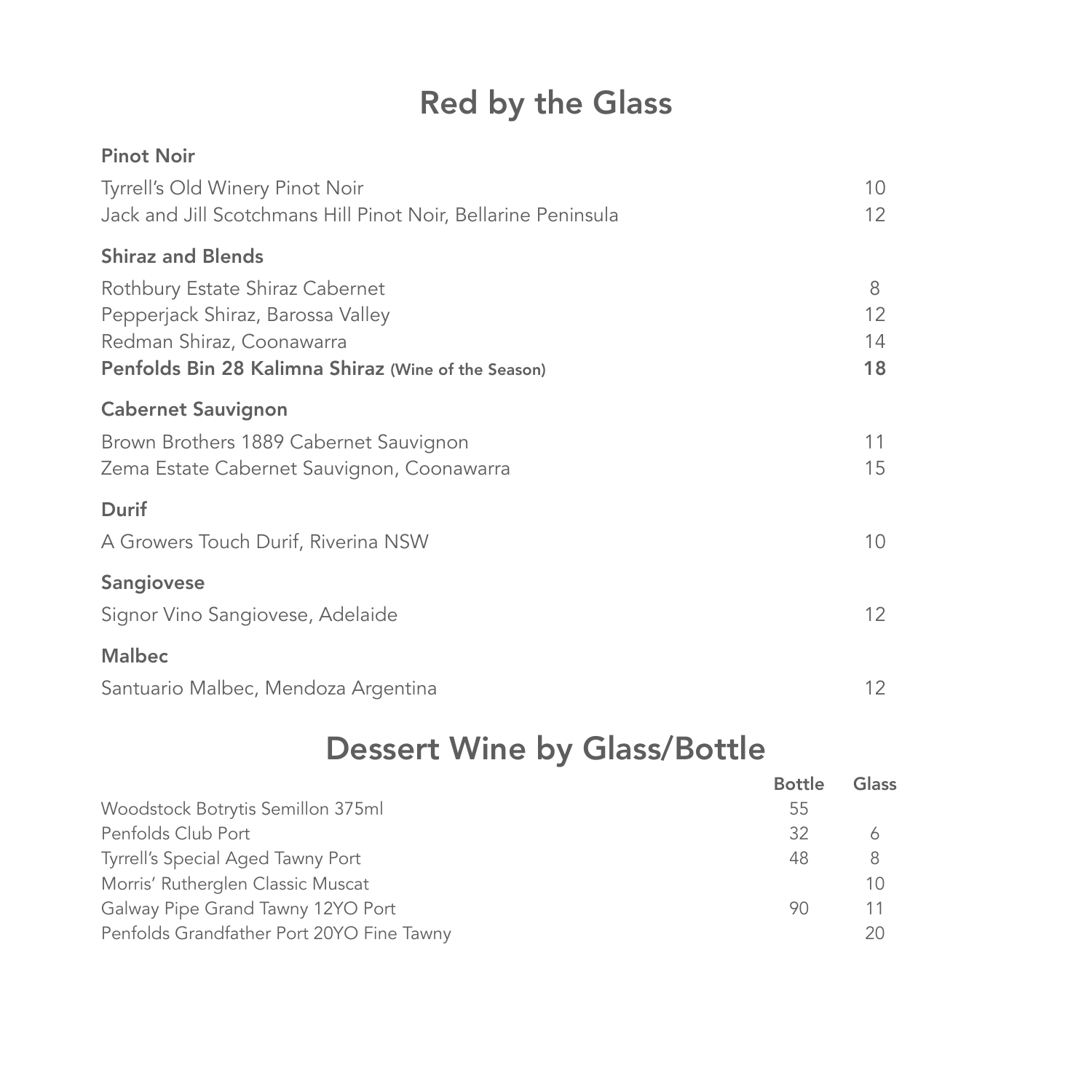# Sparkling Wine

#### Champagne

| Paul Louis Brut Blanc de Blanc 750ml          | 65              |
|-----------------------------------------------|-----------------|
| Mumm Brut Cordon Rouge NV 750ml               | 110             |
| Bollinger Special Cuvée Brut 750ml            | 170             |
| Sparkling                                     |                 |
| Rothbury Estate Sparkling Cuvée 750ml         | 30              |
| Chandon Brut 750ml                            | 65              |
| Yellow Glen Pink Sparkling Rosé Piccolo 200ml | 9               |
| Brown Bros Sparkling Moscato 200ml            | 12 <sup>2</sup> |
| Prosecco                                      |                 |
| T'Gallant Prosecco 750ml                      | 45              |
| Red Hill Estate Prosecco 750ml                | 65              |
| Brown Bros Prosecco Piccolo 200ml             | 12 <sup>°</sup> |

### White Wine

| Rosé                                                 |    |
|------------------------------------------------------|----|
| T'Gallant Cape Schank Rosé, Mornington Peninsula     | 39 |
| La Vielle Ferme Rosé, France                         | 44 |
| La Vie en Rose Rosé, France                          | 49 |
| Nuits Folles Rosé, France                            | 52 |
| Penfolds Max's Rosé, Adelaide Hills                  | 64 |
| <b>Sauvignon Blanc</b>                               |    |
| Rothbury Estate, Sauvignon Blanc                     | 30 |
| Tyrrell's Old Winery, Sauvignon Blanc                | 34 |
| Oyster Bay Sauvignon Blanc, Marlborough NZ           | 50 |
| Lambrook Sauvignon Blanc, Adelaide Hills             | 52 |
| Scotchmans Hill Sauvignon Blanc, Bellarine Peninsula | 60 |
| Shaw & Smith Sauvignon Blanc, Adelaide Hills         | 68 |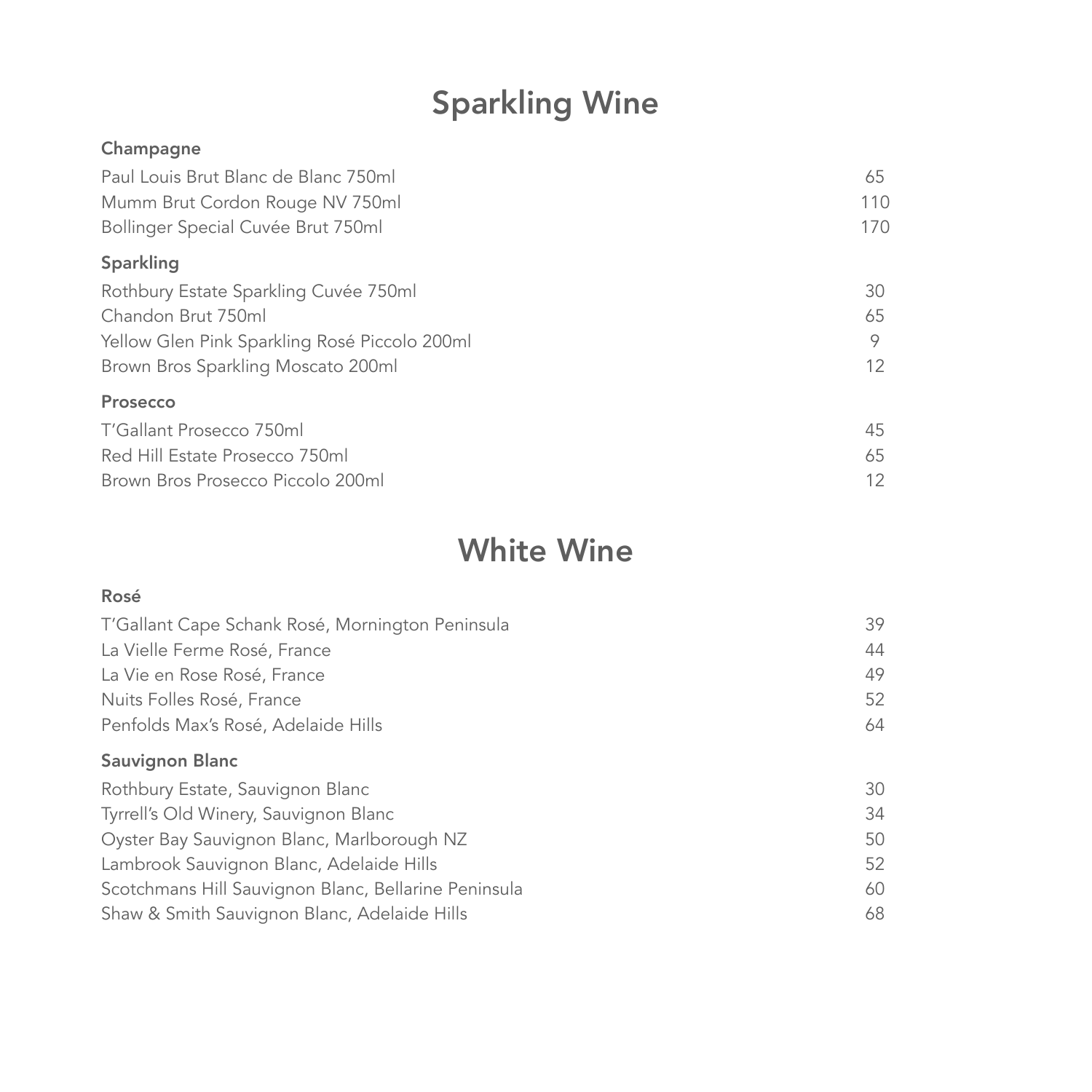### White Wine

| Riesling                                                                   |     |
|----------------------------------------------------------------------------|-----|
| Leo Buring Riesling, Clare Valley                                          | 39  |
| Penfolds Koonunga Hill Autumn Riesling                                     | 44  |
| Ladies Who Shoot Their Lunch Riesling                                      | 54  |
| O'Leary Walker Polish Hill River Riesling, Clare Valley                    | 65  |
| <b>Pinot Gris / Pinot Grigio</b>                                           |     |
| Aloft Pinot Gris, Adelaide Hills                                           | 39  |
| St Huberts 'The Stag' Pinot Grigio                                         | 48  |
| Oyster Bay Pinot Gris, Marlborough NZ                                      | 50  |
| Red Hill Estate Pinot Grigio                                               | 56  |
| Innocent Bystander Pinot Gris                                              | 62  |
| Chardonnay                                                                 |     |
| Rothbury Estate Chardonnay                                                 | 30  |
| Tyrells Moores Creek Chardonnay                                            | 34  |
| Penfolds Koonunga Hill Chardonnay                                          | 39  |
| Jacobs Creek Reserve Chardonnay                                            | 46  |
| St Huberts 'The Stag' Chardonnay                                           | 48  |
| Yering Station 'Little Yering' Chardonnay, Yarra Valley                    | 50  |
| Ladies Who Shoot Their Lunch Chardonnay                                    | 54  |
| Innocent Bystander Chardonnay                                              | 60  |
| Thompson Estate Chardonnay, Margaret River                                 | 64  |
| Scotchmans Hill Chardonnay, Bellarine Peninsula                            | 75  |
| Penfolds Bin 311 Tumbarumba Chardonnay - Wine of the Season (Usually \$93) | 78  |
| Shaw & Smith M3 Chardonnay, Adelaide Hills                                 | 115 |
| Tyrrell's Vat 47 Chardonnay, Hunter Valley 2019                            | 130 |
| Eileen Hardy Chardonnay, Tasmania/Yarra Valley/Tumbarumba                  | 140 |
| Pierro Chardonnay, Margaret River                                          | 170 |
| Penfolds Bin A Adelaide Hills Chardonnay 2017                              | 190 |
| Penfolds Yattarna Bin 144 Cool Climate Chardonnay 2017                     | 240 |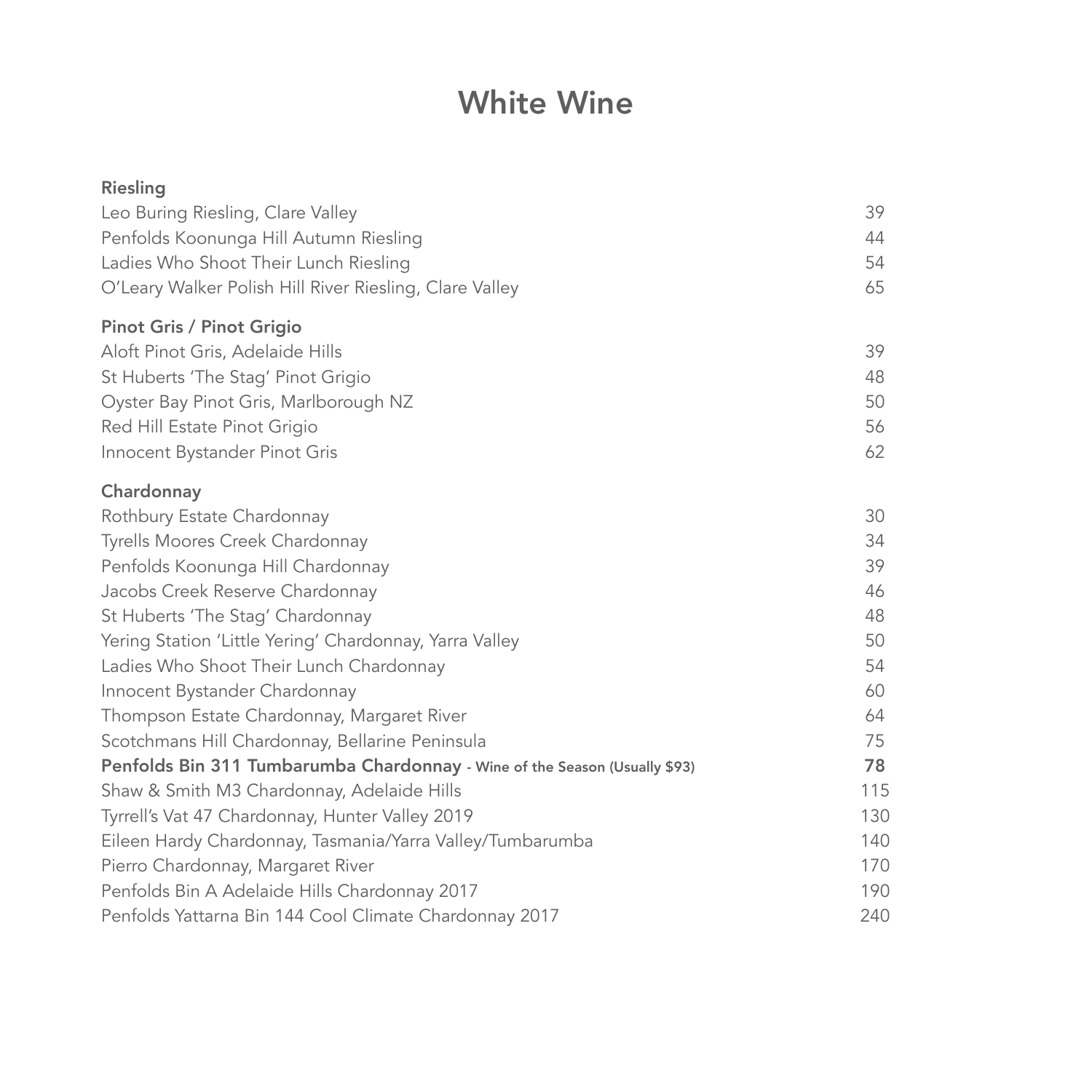## Red Wine

| <b>Pinot Noir</b>                                             |     |
|---------------------------------------------------------------|-----|
| Tyrrell's Old Winery Pinot Noir                               | 39  |
| Yering Station 'Little Yering' Pinot Noir                     | 45  |
| Jack and Jill Scotchmans Hill Pinot Noir, Bellarine Peninsula | 47  |
| St Huberts 'The Stag' Yarra Valley Pinot Noir                 | 50  |
| Ladies Who Shoot Their Lunch Pinot Noir                       | 54  |
| Devils Corner Pinot Noir, Tasmania                            | 60  |
| Hunters Pinot Noir, Marlborough NZ                            | 64  |
| Penfolds Max's Pinot Noir, Henty Tasmania                     | 68  |
| Stonier Pinot Noir                                            | 98  |
| Merlot                                                        |     |
| Portraits of Clare, Cabernet Merlot, Clare Valley             | 38  |
| Wolf Blass 'Private Release' Merlot SA                        | 48  |
| <b>Cabernet Sauvignon</b>                                     |     |
| Wolf Blass Yellow Label Cabernet Sauvignon                    | 38  |
| Ingoldby Cabernet Sauvignon, McLaren Vale                     | 42  |
| Brown Brothers 1889 Cabernet Sauvignon                        | 46  |
| Pepperjack Cabernet Sauvignon                                 | 59  |
| Redman Cabernet Sauvignon, Coonawarra                         | 65  |
| Zema Estate Cabernet Sauvignon, Coonawarra                    | 67  |
| Penfolds Max's Cabernet Sauvignon                             | 69  |
| St Huberts Cabernet Sauvignon, Yarra Valley                   | 76  |
| Wynns Black Label Cabernet Sauvignon, Coonawarra              | 90  |
| Yalumba Menzies Cabernet Sauvignon, Coonawarra                | 115 |
| Saltram Edward Salter Cabernet Sauvignon, Barossa Valley 2012 | 175 |
| Durif                                                         |     |
| A Growers Touch Durif, Riverina NSW                           | 40  |
| Brown Brothers Durif, Heathcote                               | 55  |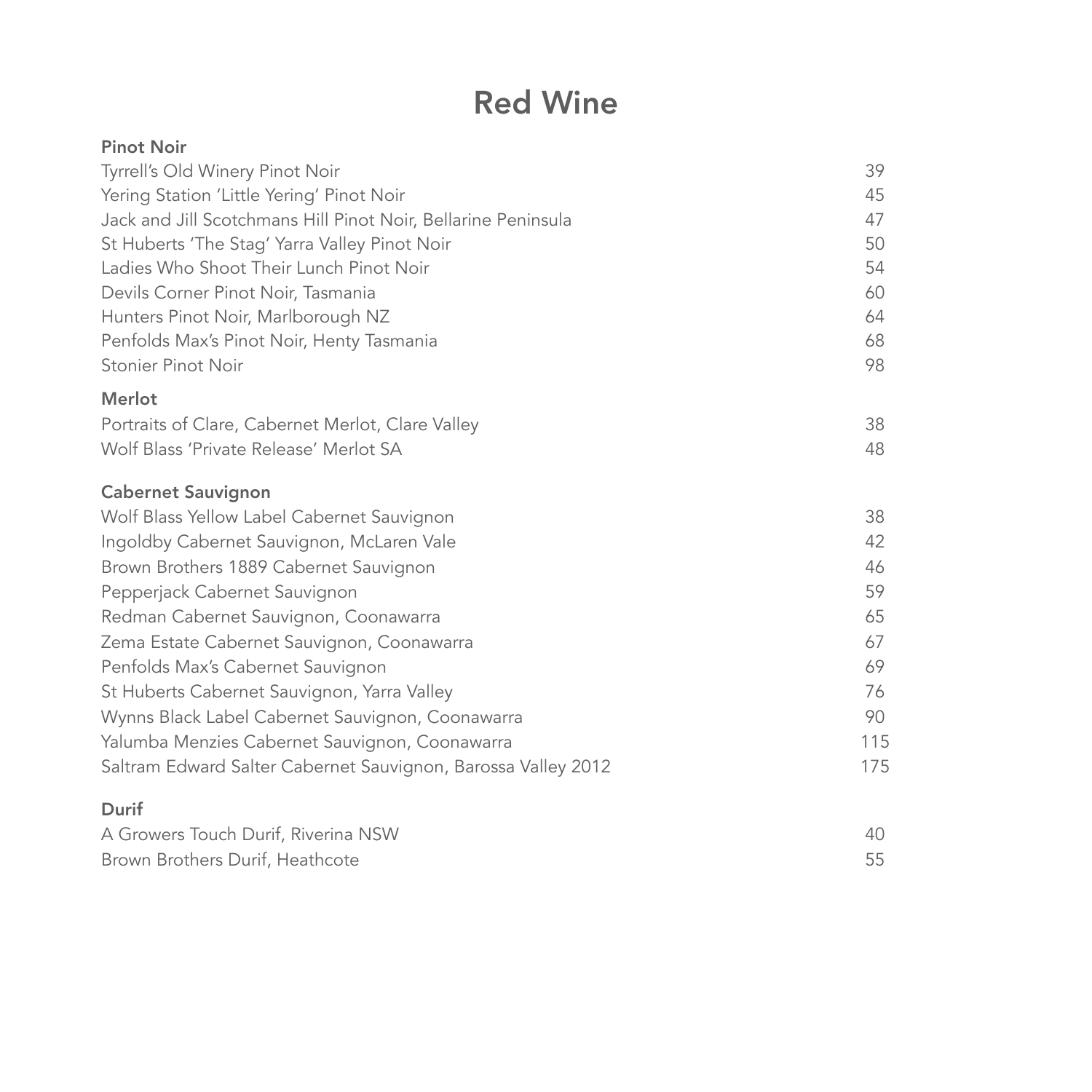### Red Wine

| <b>Shiraz and Blends</b>                                            |             |
|---------------------------------------------------------------------|-------------|
| Rothbury Estate Shiraz Cabernet                                     | 30          |
| Penfolds Koonunga Hill Shiraz Cabernet                              | 39          |
| St Hallets Gamekeepers Shiraz, Barossa                              | 45          |
| Sanguine Estate Progeny Shiraz, Heathcote                           | 48          |
| D'Arenberg 'Footbolt' Shiraz, McLaren Vale                          | 54          |
| Pepperjack Shiraz, Barossa                                          | 56          |
| Ladies Who Shoot Their Lunch Shiraz                                 | 58          |
| Redman Shiraz, Coonawarra                                           | 60          |
| Barossa Valley Estate Shiraz, Barossa                               | 64          |
| Zema Estate Shiraz, Coonawarra                                      | 67          |
| Penfolds Max's Shiraz                                               | 69          |
| Bowen Estate Shiraz, Coonawarra                                     | 75          |
| The Rule Shiraz, Strathbogie Ranges                                 | 90          |
| Heathcote Estate Single Vineyard Heathcote Shiraz                   | 99          |
| Penfolds Bin 28 Kalimna Shiraz - Wine of the Season (Usually \$102) | 88          |
| St Hugo Barossa Shiraz                                              | 104         |
| Zema Family Selection Shiraz, Coonawarra 2016                       | 105         |
| Shaw & Smith Shiraz, Adelaide Hills                                 | 110         |
| Penfolds Bin 128 Coonawarra Shiraz                                  | 118         |
| Wolf Blass Heritage Shiraz Cabernet, McLaren Vale 2016 Magnum 1.5   | 120         |
| Henschke Keyneton Euphonium Shiraz Blend                            | 132         |
| D'Arenberg Dead Arm Shiraz, McLaren Vale                            | 150         |
| Penfolds St Henri Shiraz 2016                                       | 180         |
| Penfolds Magill Estate Single Vineyard Shiraz, Adelaide 2012        | 330         |
| Penfolds RWT Bin 798 Shiraz, Barossa Valley 2009                    | 550         |
| Penfolds Grange Bin 95 Shiraz 2003 / 2005                           | 1550 / 1700 |
| <b>Other Red Varieties</b>                                          |             |
| Signor Vino Sangiovese, Adelaide                                    | 45          |
| Santuario Malbec, Mendoza Argentina                                 | 49          |
| Innocent Bystander Tempranillo, Heathcote                           | 58          |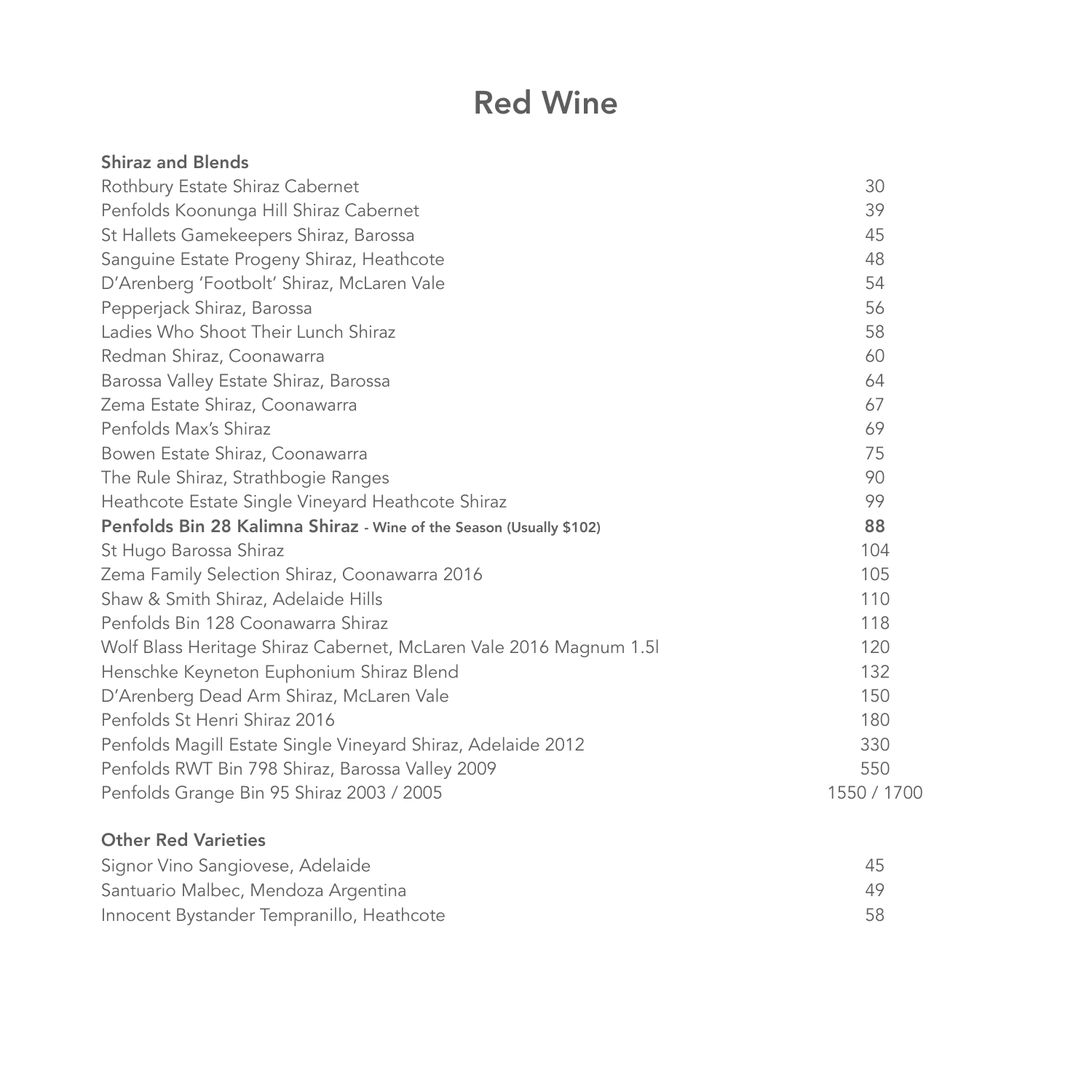## Spirits

#### Scotch Whisky

| Johnnie Walker Red Scotch               |    |
|-----------------------------------------|----|
| Johnnie Walker Black Scotch 12yo        | 10 |
| Chivas Regal Scotch 12yo                | 10 |
| Dimple Scotch 12yo                      | 11 |
| Dalwhinnie Single Malt 15yo, Highland   | 16 |
| The Balvenie Single Malt 12yo, Speyside | 16 |
| Laphroaig Single Malt 10yo, Islay       | 16 |
| Johnnie Walker Blue Label               | 39 |

#### Whisky

| Jim Beam Bourbon Whiskey       | 8  |
|--------------------------------|----|
| Jack Daniels Tennessee Whiskey | 10 |
| Wild Turkey Bourbon Whiskey    | 11 |
| Makers Mark Bourbon Whisky     | 11 |
| Southern Comfort               | 10 |
| Canadian Club Canadian Whisky  | 10 |
| Jameson Irish Whiskey          | 10 |
| Fireball Cinnamon Whisky       | 13 |
| Hibiki Suntory Whisky          | 36 |
| Vodka                          |    |

#### Smirnoff Vodka 8 Grey Goose Vodka, France 12 Belvedere Vodka, Poland 14 Haku Vodka, Japan 14

#### Ouzo

| 12 Ouzo |  |
|---------|--|
|         |  |

#### Rum

| Bundaberg Rum                           | 8               |
|-----------------------------------------|-----------------|
| Bacardi White Rum                       | 9               |
| Malibu Caribbean Rum                    | 9               |
| Captain Morgan Spiced Rum               | 10              |
| Sailor Jerry Spiced Rum                 | 11              |
| The Kraken                              | 12              |
| Santisima Trinidad de Cuba              | 14              |
| Diplomatico Exclusiva Reserva Venezuela | 17              |
| Zacapa Centenario 23 Guatemala          | 20              |
| Zacapa Centenario XO Guatemala          | 36              |
| Gin                                     |                 |
| Gordons Gin                             | 8               |
| Gordons Pink Gin                        | 10              |
| Gordons Yellow Gin                      | 10 <sup>°</sup> |
| Bombay Sapphire Gin                     | 11              |
| Four Pillars Rare Dry Gin               | 13              |
| Four Pillars Shiraz Gin                 | 15              |
| Hendricks Gin                           | 15              |
| Jinzu Japanese Gin                      | 15              |
| <b>Tequila</b>                          |                 |
| Tequila 125                             | 8               |
| Jose Cuervo Especial Reposado           | 10              |
| Patron Silver                           | 16              |
| Patron XO Cafe Coffee Liqueur           | 13              |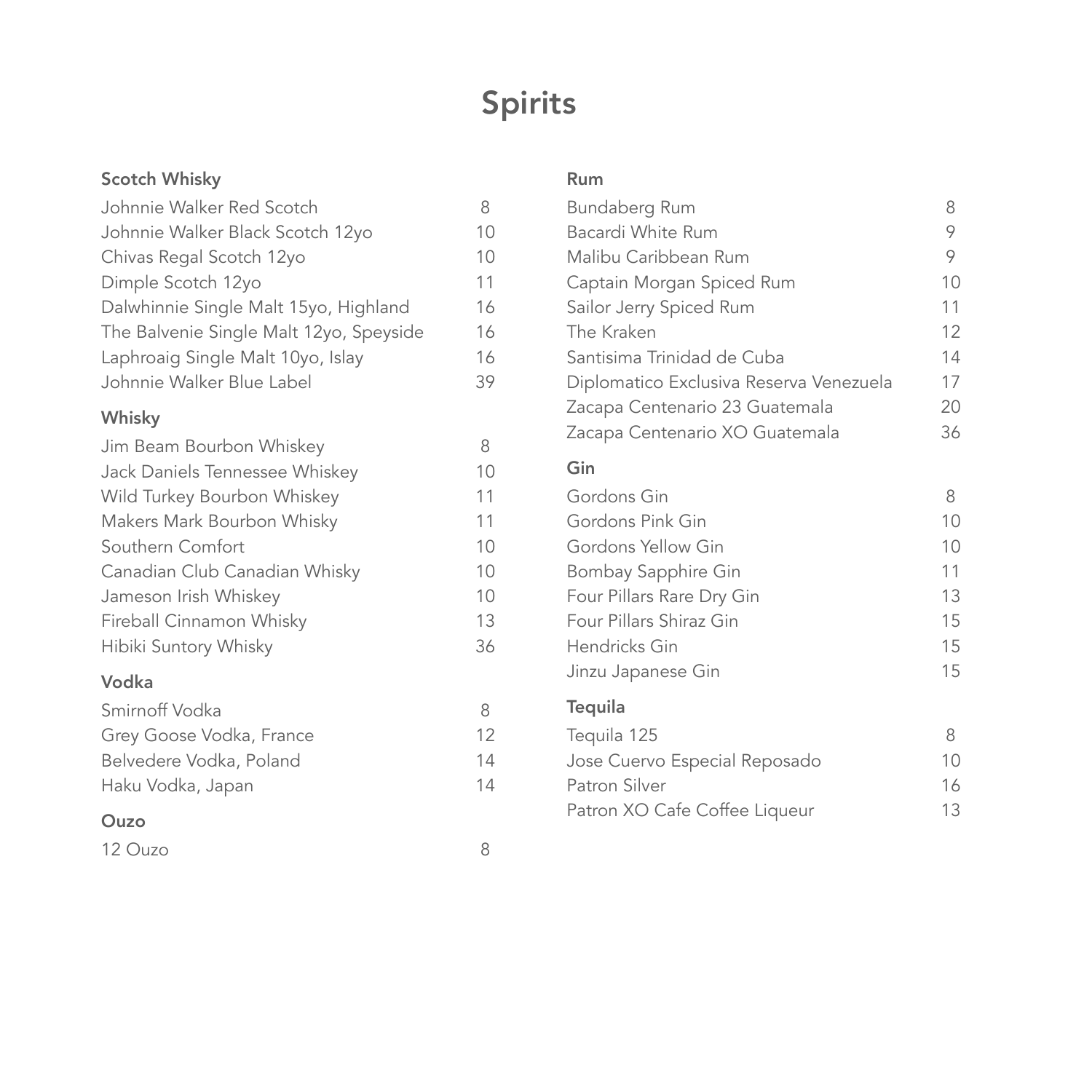## Liqueurs & Aperitif

| Pimm's No. 1 Cup           | 9  | Frangelico                              | 11 |
|----------------------------|----|-----------------------------------------|----|
| Campari                    | 10 | Ambra Chocolatino - Choc/Orange Liqueur | 11 |
| Cointreau                  | 12 | Chambord                                | 12 |
| Drambuie                   | 13 | Galliano Vanilla                        | 12 |
| Pernod                     | 11 | Galliano Sambuca                        | 12 |
| Midori                     | 11 | Galliano Black Sambuca                  | 12 |
| Montenegro Amaro Italiano  | 11 | <b>Grand Marnier</b>                    | 12 |
| Disaronno Amaretto         | 11 | Dom Benedictine                         | 12 |
| <b>Baileys Irish Cream</b> | 11 | Napoleon 1875 VSOP Brandy               | 11 |
| Kahlúa                     | 11 | Courvoisier VS Cognac                   | 15 |
| Tia Maria                  | 11 | Hennessy VSOP Cognac                    | 20 |

## **Cocktails**

#### House Designed Cocktails

| Clare Castle Dark Cuba Libre<br>zacapa 23 rum, cola & lime | 22 | Clare Castle Chocolate Martini<br>frangelico/baileys/chocolate liqueur/crushed ice | 22 |
|------------------------------------------------------------|----|------------------------------------------------------------------------------------|----|
| <b>Cocktails</b>                                           |    |                                                                                    |    |
| Moon Dog Summer Spritz                                     | 14 | Margarita                                                                          | 18 |
| Aperol Spritz                                              | 16 | Iced Margarita                                                                     | 18 |
| <b>Bloody Mary</b>                                         | 16 | Espresso Martini                                                                   | 20 |
| Whisky Sour                                                | 18 | Negroni                                                                            | 20 |
| Cosmopolitan                                               | 18 | Martini - Gin or Vodka                                                             | 22 |
| Mojito                                                     | 18 | Vespa Martini                                                                      | 22 |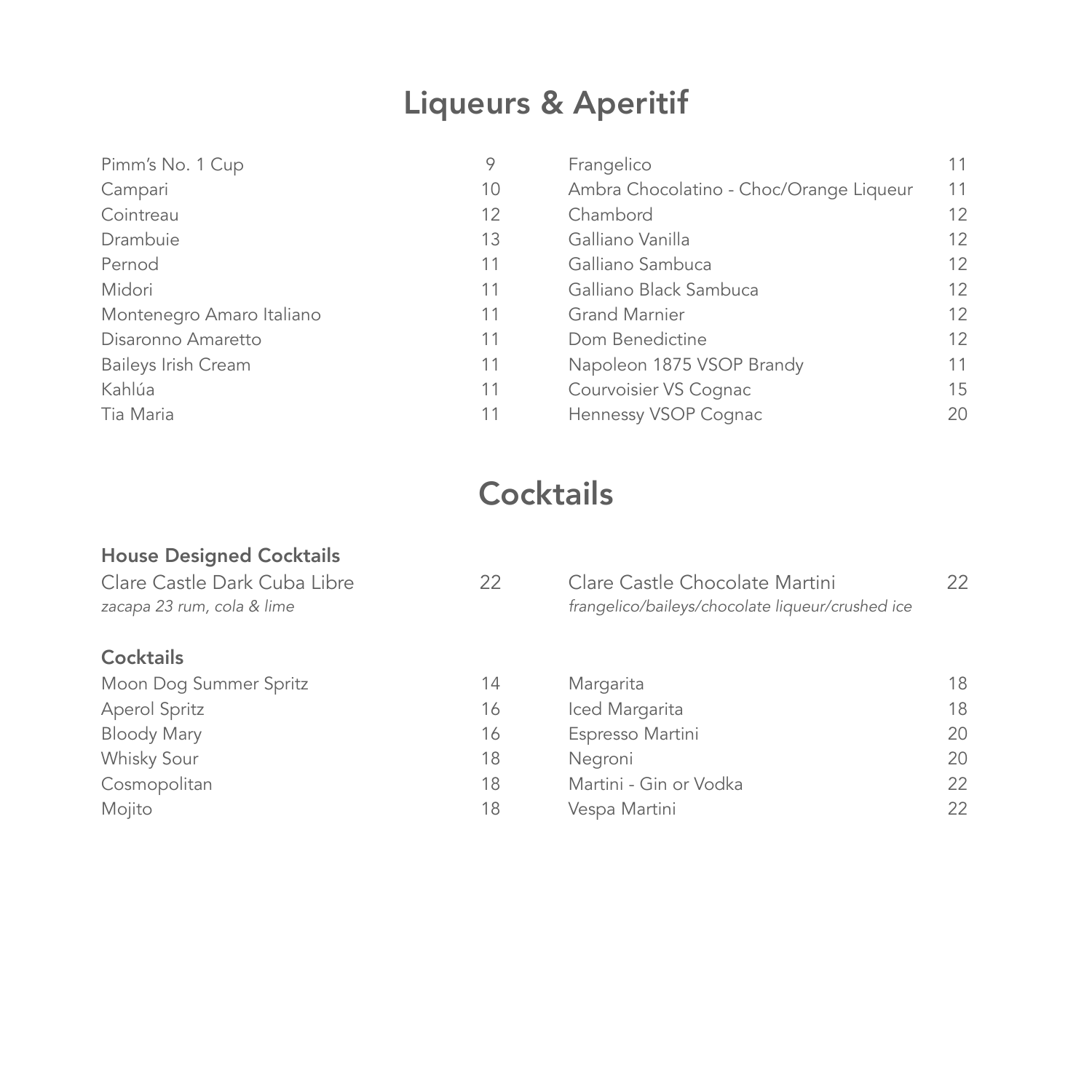### Coffee & Tea



#### *Nespresso Professional Coffee Blends*

*Lungo Origin Guatemala Ristretto Origin India*

 *Bold & Silky. Strength 6/12 Intense & Spicy. Strength 10/12*

*Decaffeinato Ristretto Intenso Dense & Powerful, Decaf Exceptionally Intense & Syrupy. Strength 12/12*

| <b>Nespresso Professional Coffee</b> | 4.5 |
|--------------------------------------|-----|
| Tea                                  | 4.0 |
| English Breakfast                    |     |
| Earl Grey                            |     |
| Green                                |     |
| Peppermint                           |     |
| <b>Hot Chocolate</b>                 | 4.5 |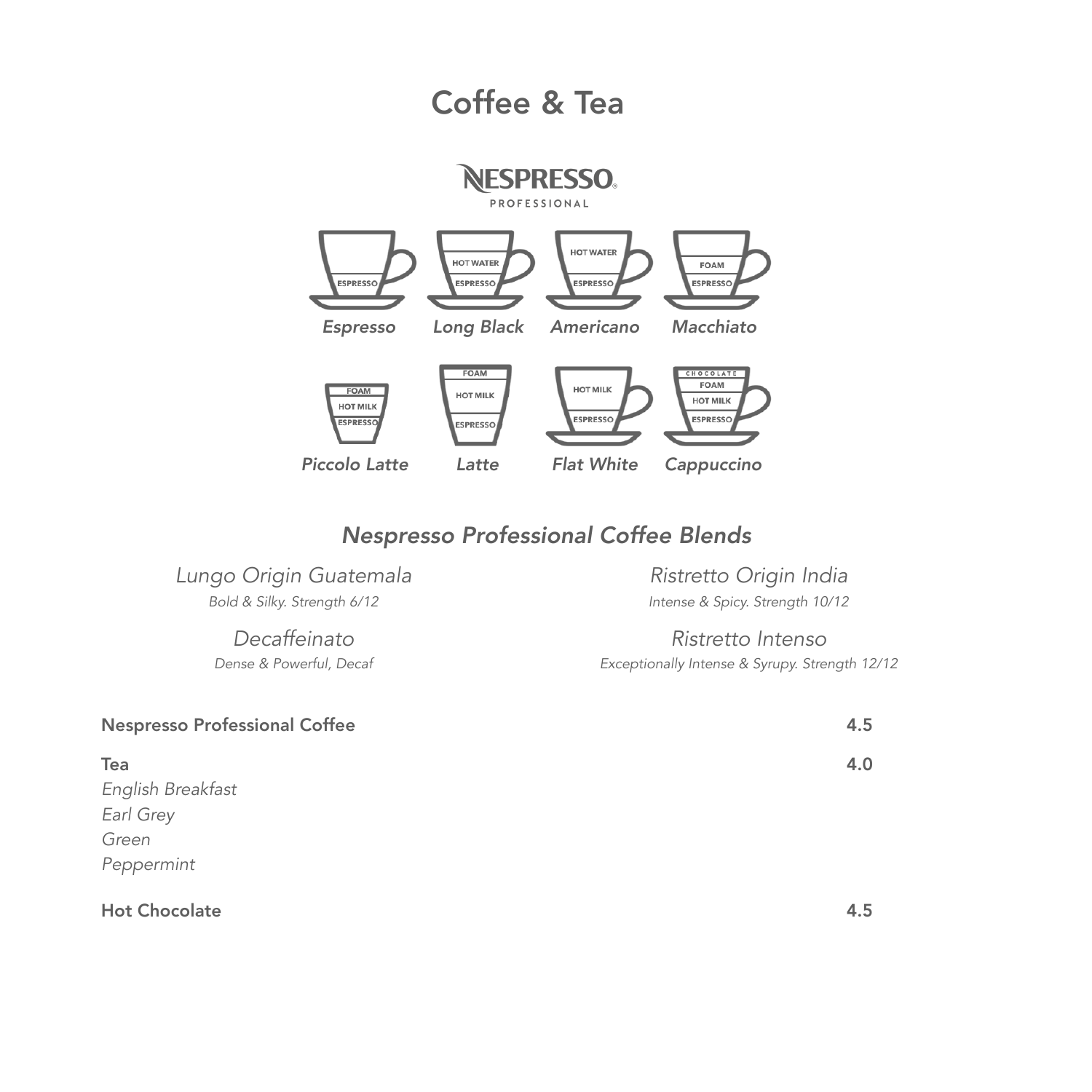## Soft Drinks

| Cola                          | 4 | S.Pellegrino Mineral 250ml / 750ml | 5/10 |
|-------------------------------|---|------------------------------------|------|
| Lemonade                      | 4 | Coca Cola Can 375ml                | 5    |
| Soda                          | 4 | Coke No Sugar Can 375ml            | 5    |
| Lemon Squash                  | 4 | Red Bull 250ml                     |      |
| Ginger Ale                    | 4 | Apple Juice                        | 5    |
| Raspberry                     | 4 | Orange Juice                       | 5    |
| Lemon Lime & Bitters          | 5 | Cranberry Juice                    | 5    |
| Soda Lime & Bitters           | 5 | Pineapple Juice                    | 5    |
| Mt Franklin Still Water 500ml |   | Tomato Juice                       |      |
|                               |   |                                    |      |

### Bottled Beer

| Peroni Zero 330ml (0% Alcohol)         |    |
|----------------------------------------|----|
| Great Northern Zero 330ml (0% Alcohol) | 6  |
| Cascade Premium Light (2.4% Alcohol)   | 6  |
| Carlton Draught 375ml                  | 8  |
| Carlton Dry 330ml                      | 9  |
| Pure Blonde 355ml                      | 9  |
| Cricketers Arms Lager 330ml            | 9  |
| Peroni Red 330ml                       | 9  |
| Peroni Nastro Azzurro 330ml            | 10 |
| Colonial Kolsch Draught (Can) 375ml    | 10 |
| Colonial IPA (Can) 375ml               | 10 |

### Cider & Seltzer

| 5 Seeds Crisp Apple Cider 345ml         |    |
|-----------------------------------------|----|
| Somersby Sparkling Pear Cider 330ml     |    |
| Pure Blonde Organic Cider 355ml         |    |
| Mercury Draught Cider 375ml             |    |
| Colonial Bertie Apple Cider (Can) 375ml | 10 |
| Moon Dog Raspberry Sorbet Seltzer 330ml | 10 |
| Moon Dog Pink Flamingo Seltzer 330ml    | 10 |
|                                         |    |

| O'Briens Premium Lager (GF) 330ml | 10 |
|-----------------------------------|----|
| Corona 355ml                      | 10 |
| Asahi 330ml                       | 10 |
| Estrella Damm Barcelona 330ml     | 10 |
| Estrella Damm Inedit Damm 330ml   | 12 |
| Kronenbourg 1664 330ml            | 10 |
| Birra Moretti 330ml               | 10 |
| Coopers Original Pale Ale 375ml   | 10 |
| Coopers Sparkling Ale 375ml       | 10 |
| Stone & Wood Pacific Ale 330ml    | 11 |
| Guinness (Can) 440ml              | 11 |

## Ready to Drink

| UDL Vodka & Orange 375ml    | 10 |
|-----------------------------|----|
| Bombay Sapphire G&T 275ml   | 11 |
| Smirnoff Lime & Soda 275ml  | 11 |
| Pimms, Lemonade & Dry 275ml | 11 |
| Jack Daniels & Cola 375ml   | 11 |
| Johnnie Walker & Cola 375ml | 10 |
| Jim Beam & Cola 375ml       | 10 |
|                             |    |